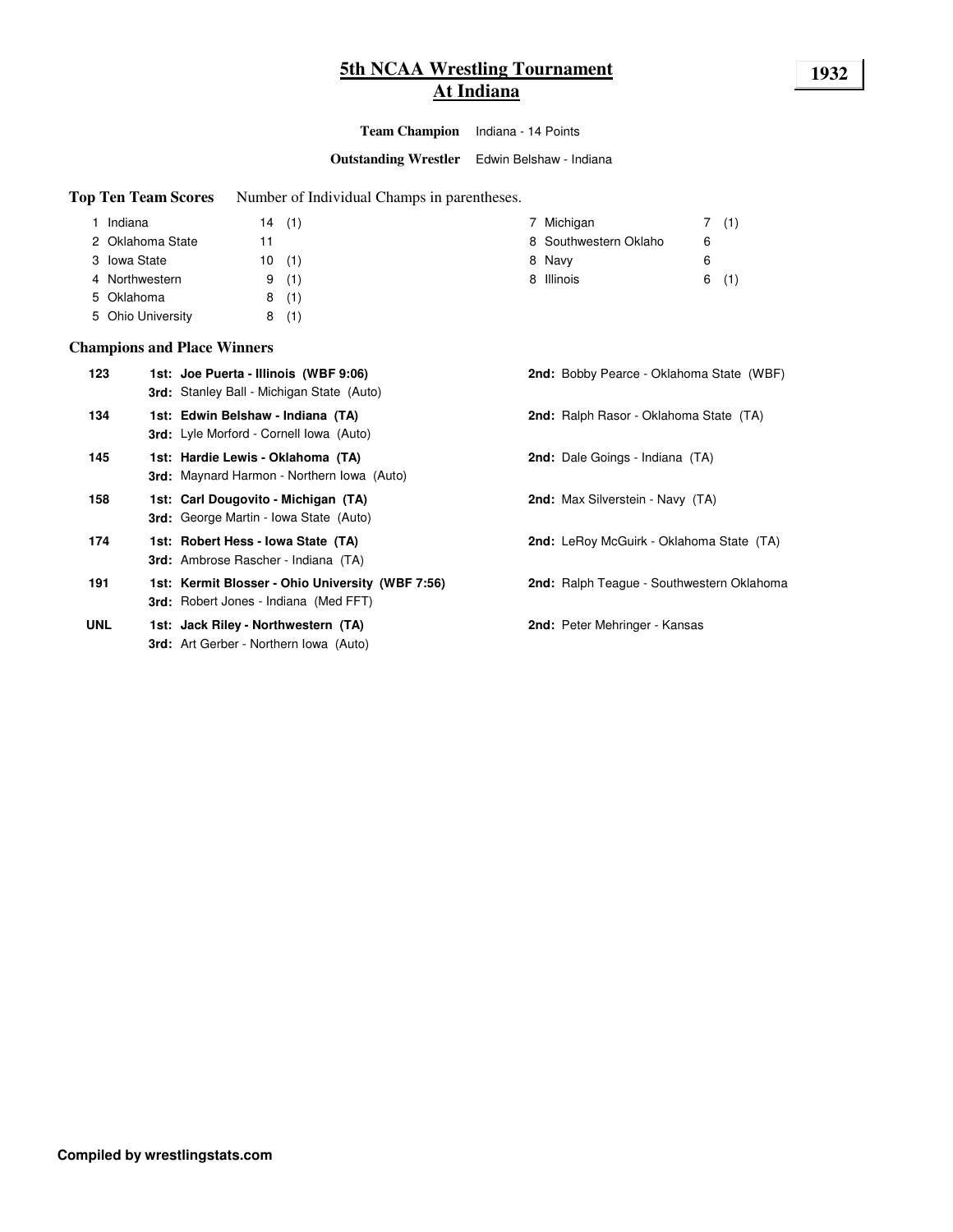# **3/25/1932 and 3/26/1932 at Indiana 1932 NCAA Championship Page 1 of 7**

#### **123 Weight Class**

| Bobby Pearce, Oklahoma State       |                            |                        |                      |
|------------------------------------|----------------------------|------------------------|----------------------|
|                                    | <b>Bobby Pearce</b>        |                        |                      |
| Bye                                |                            | Bobby Pearce DFT       |                      |
| Don Hicks, Case-Western Reserve    |                            |                        |                      |
| Bye                                | Don Hicks                  |                        |                      |
| Sumner Forward, Syracuse           |                            |                        | Joe Puerta TA        |
| Joe Puerta, Illinois               | Joe Puerta TA 8:41         |                        |                      |
| Norval Postweiler, Northwestern    |                            | Joe Puerta TA 5:10     |                      |
|                                    | Clarence Hawkins Fall 4:15 |                        |                      |
| Clarence Hawkins, Indiana          |                            |                        |                      |
| Roland Lillie, Iowa State          |                            |                        | Joe Puerta Fall 9:06 |
|                                    | Roland Lillie TA 1:35 OT   |                        |                      |
| Donald White, Navy                 |                            | Ernie Stout TA 4:06    |                      |
| Haskell Elder, Springfield         |                            |                        |                      |
| Ernie Stout, Southwestern Oklahoma | Ernie Stout Fall 5:10      |                        |                      |
| Stanley Ball, Michigan State       |                            |                        | Stanley Ball DFT     |
| Bye                                | <b>Stanley Ball</b>        |                        |                      |
|                                    |                            | Stanley Ball Fall 2:35 |                      |
| James White, Oklahoma              |                            |                        |                      |
| Bye                                | James White                |                        |                      |
|                                    | <b>Consolation Bouts</b>   |                        |                      |

## **123 Weight Class Consolation Bouts**

#### **Second Place**

Second Bobby Pearce, Oklahoma State defeated Stanley Ball, Michigan State - Fall

#### **Third Place**

Third Stanley Ball, Michigan State automatic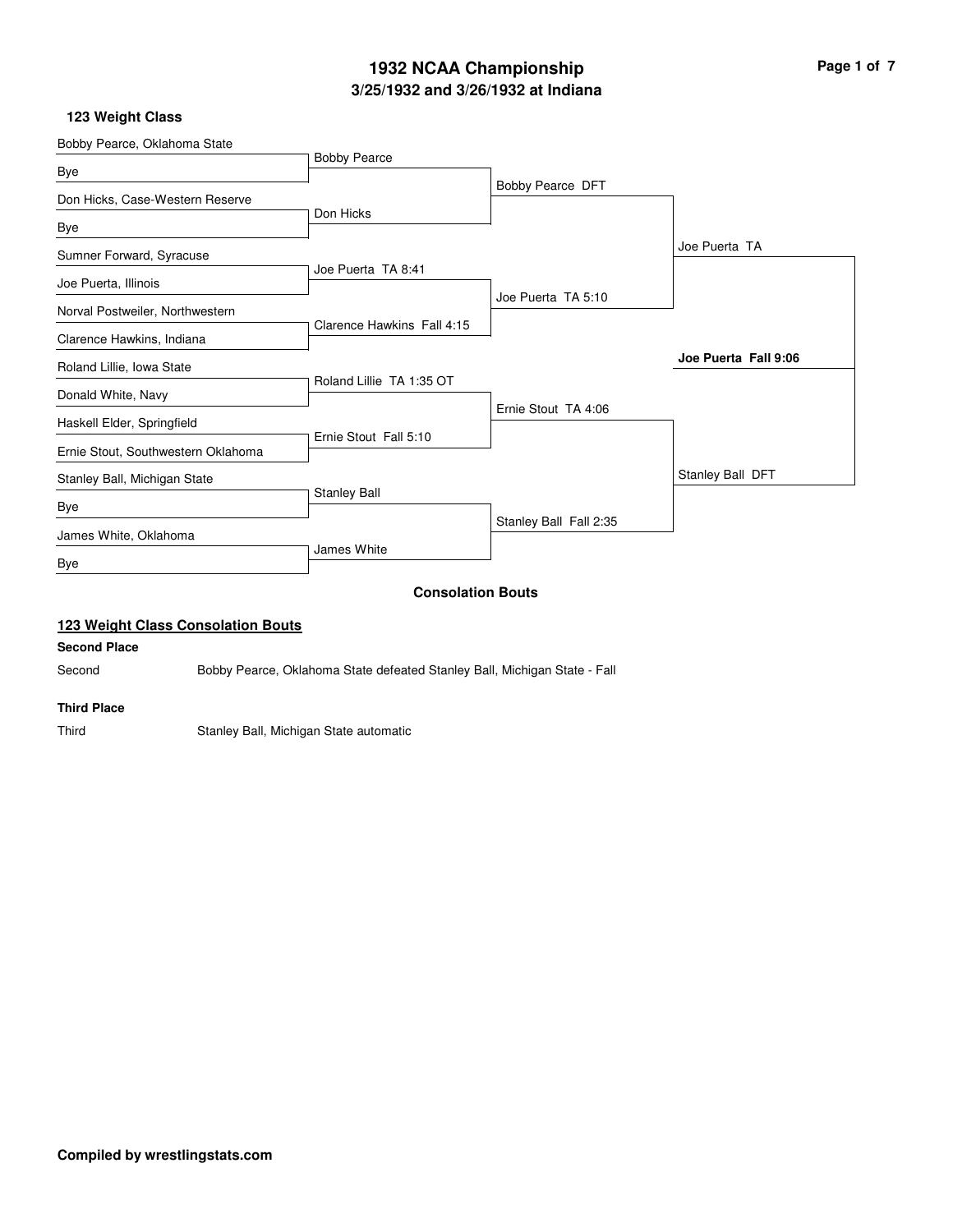# **3/25/1932 and 3/26/1932 at Indiana 1932 NCAA Championship Page 2 of 7**

#### **134 Weight Class**

| Dan Goodman, Navy                   |                         |                          |                         |
|-------------------------------------|-------------------------|--------------------------|-------------------------|
|                                     | Dan Goodman             |                          |                         |
| Bye                                 |                         | Curtis Turner TA 3:45    |                         |
| Curtis Turner, Oklahoma             |                         |                          |                         |
|                                     | <b>Curtis Turner</b>    |                          |                         |
| Bye                                 |                         |                          |                         |
| Lyle Morford, Cornell Iowa          |                         |                          | Lyle Morford Dec        |
|                                     | Lyle Morford TA 6:55    |                          |                         |
| Robert Emmons, Illinois             |                         |                          |                         |
| Jack Spencer, Northwestern          |                         | Lyle Morford Fall 6:55   |                         |
|                                     | Jack Spencer Fall 3:00  |                          |                         |
| Leckie, Case-Western Reserve        |                         |                          |                         |
| Ralph Rasor, Oklahoma State         |                         |                          | <b>Edwin Belshaw TA</b> |
|                                     | Ralph Rasor TA 4:46     |                          |                         |
| Frank Shaw, Lehigh                  |                         |                          |                         |
| John Brindley, Northern Iowa        |                         | Ralph Rasor TA 4:26      |                         |
|                                     | John Brindley Fall 4:00 |                          |                         |
| Beamer Purdy, Southwestern Oklahoma |                         |                          |                         |
| Edwin Belshaw, Indiana              |                         |                          | Edwin Belshaw TA OT     |
|                                     | Edwin Belshaw           |                          |                         |
| Bye                                 |                         |                          |                         |
| Arch Keller, Ohio University        |                         | Edwin Belshaw TA 8:30    |                         |
|                                     | <b>Arch Keller</b>      |                          |                         |
| Bye                                 |                         |                          |                         |
|                                     |                         | <b>Consolation Bouts</b> |                         |
|                                     |                         |                          |                         |

#### **134 Weight Class Consolation Bouts**

#### **Second Place**

WRB Semi-Final Ralph Rasor, Oklahoma State defeated Arch Keller, Ohio University

Second Ralph Rasor, Oklahoma State defeated Lyle Morford, Cornell Iowa - TA

#### **Third Place**

Third Lyle Morford, Cornell Iowa automatic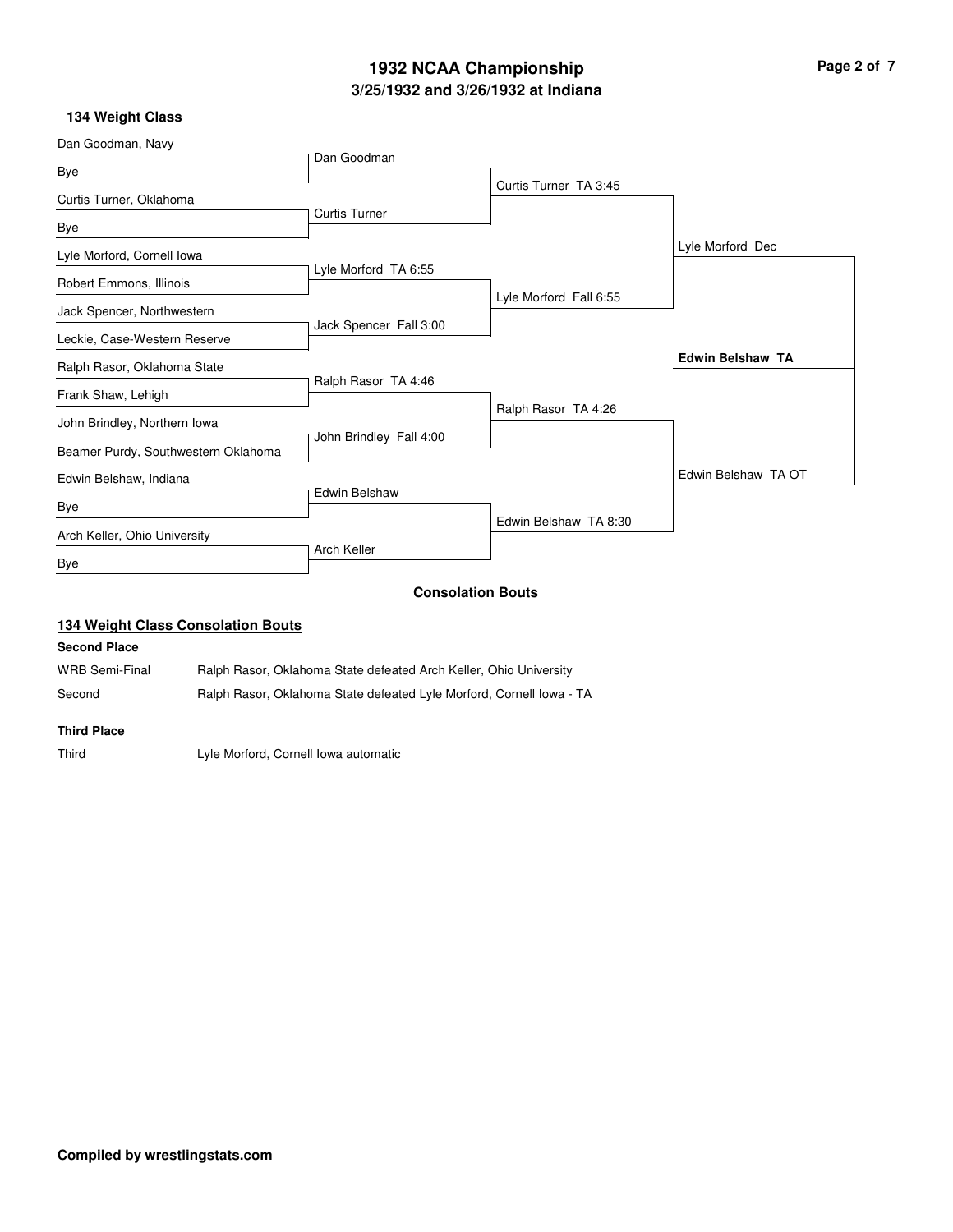# **3/25/1932 and 3/26/1932 at Indiana 1932 NCAA Championship Page 3 of 7**

## **145 Weight Class**

| Lauren Morford, Cornell Iowa     |                        |                           |                           |
|----------------------------------|------------------------|---------------------------|---------------------------|
|                                  | Lauren Morford         |                           |                           |
| Bye                              |                        | Robert Garrigan Fall 3:34 |                           |
| Robert Garrigan, Northwestern    |                        |                           |                           |
| Bye                              | Robert Garrigan        |                           |                           |
| Hardie Lewis, Oklahoma           |                        |                           | Hardie Lewis Fall 5:50    |
|                                  | Hardie Lewis Fall 0:16 |                           |                           |
| Foy Stout, Southwestern Oklahoma |                        | Hardie Lewis Fall 9:17    |                           |
| Alan Kelley, Oklahoma State      |                        |                           |                           |
| Dale Goings, Indiana             | Dale Goings DFT 3:20   |                           |                           |
| Harry Hall, Springfield          |                        |                           | <b>Hardie Lewis TA OT</b> |
|                                  | Harry Hall TA 3:20     |                           |                           |
| Don Zemlock, Indiana State       |                        | F.G. Sappington TA 6:10   |                           |
| F.G. Sappington, Missouri        |                        |                           |                           |
| Bye                              | F.G. Sappington        |                           |                           |
| Maynard Harmon, Northern Iowa    |                        |                           | Maynard Harmon TA OT      |
|                                  | Maynard Harmon         |                           |                           |
| Bye                              |                        |                           |                           |
| Norman Stoner, Michigan State    |                        | Maynard Harmon TA 4:05    |                           |
| Bye                              | Norman Stoner          |                           |                           |
|                                  |                        | <b>Consolation Bouts</b>  |                           |

## **145 Weight Class Consolation Bouts**

#### **Second Place**

| WRB Quarter-Final | Dale Goings, Indiana defeated Foy Stout, Southwestern Oklahoma   |
|-------------------|------------------------------------------------------------------|
| WRB Semi-Final    | Dale Goings, Indiana defeated Robert Garrigan, Northwestern      |
| Second            | Dale Goings, Indiana defeated Maynard Harmon, Northern Iowa - TA |

#### **Third Place**

Third Maynard Harmon, Northern Iowa automatic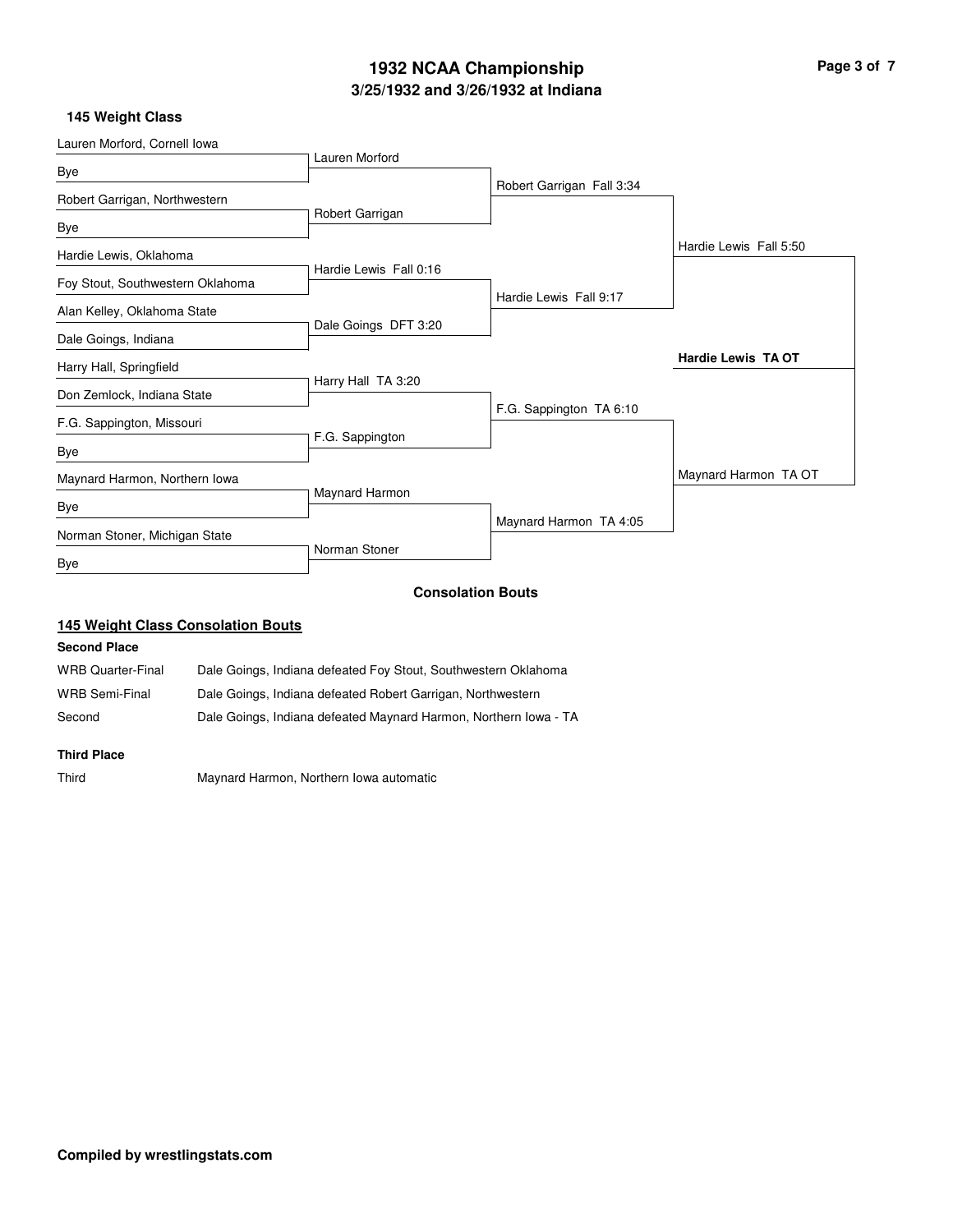# **3/25/1932 and 3/26/1932 at Indiana 1932 NCAA Championship Page 4 of 7**

#### **158 Weight Class**

|                            |                                                                                          | George Martin TA                                    |
|----------------------------|------------------------------------------------------------------------------------------|-----------------------------------------------------|
|                            |                                                                                          |                                                     |
|                            |                                                                                          |                                                     |
|                            | Gordon Ellison Fall 1:26                                                                 |                                                     |
| Gordon Ellison Fall 9:09   |                                                                                          |                                                     |
|                            |                                                                                          | <b>Carl Dougovito TA</b>                            |
| Max Silverstein Fall 11:15 |                                                                                          |                                                     |
|                            | Max Silverstein TA                                                                       |                                                     |
|                            |                                                                                          |                                                     |
|                            |                                                                                          | Carl Dougovito Fall 3:45                            |
| Carl Dougovito Fall 13:53  |                                                                                          |                                                     |
|                            | Carl Dougovito TA                                                                        |                                                     |
| <b>Arthur Sweet</b>        |                                                                                          |                                                     |
|                            | Tom Cunningham Fall 4:35<br>Albert Place Fall 5:59<br>George Martin TA 4:24<br>Lee Marsa | George Martin Fall 5:30<br><b>Consolation Bouts</b> |

## **158 Weight Class Consolation Bouts**

#### **Second Place**

l.

Second Max Silverstein, Navy defeated George Martin, Iowa State - TA

#### **Third Place**

Third George Martin, Iowa State automatic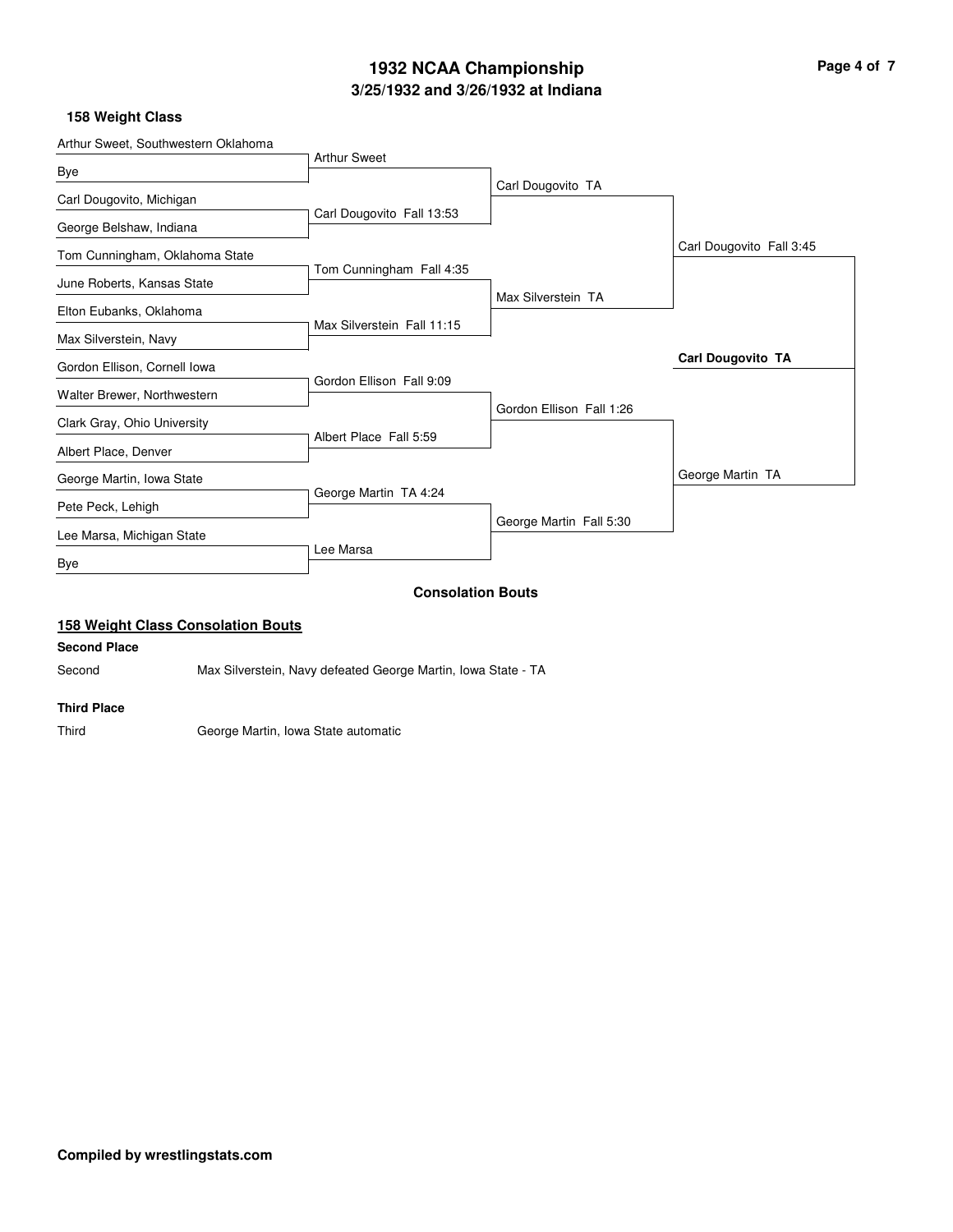# **3/25/1932 and 3/26/1932 at Indiana 1932 NCAA Championship Page 5 of 7**

## **174 Weight Class**

| LeRoy McGuirk, Oklahoma State          |                            |                           |                       |
|----------------------------------------|----------------------------|---------------------------|-----------------------|
|                                        | LeRoy McGuirk              |                           |                       |
| Bye                                    |                            | LeRoy McGuirk TA          |                       |
| DeLoss Osborn, Cornell lowa            |                            |                           |                       |
| Ambrose Rascher, Indiana               | Ambrose Rascher TA 2:01    |                           |                       |
| Garrett Coleman, Navy                  |                            |                           | LeRoy McGuirk TA OT   |
| Orville England, Southwestern Oklahoma | Garrett Coleman TA 1:05 OT |                           |                       |
|                                        |                            | Garrett Coleman Fall 7:20 |                       |
| Basil Alspaugh, Denver                 | Wes Brown Fall 5:25        |                           |                       |
| Wes Brown, Northwestern                |                            |                           |                       |
| Ellis Bashara, Oklahoma                |                            |                           | <b>Robert Hess TA</b> |
| James Luker, Northern Iowa             | Ellis Bashara TA 2:31 OT   |                           |                       |
|                                        |                            | Robert Hess Fall 3:45     |                       |
| Barney Cosneck, Illinois               |                            |                           |                       |
| Robert Hess, Iowa State                | Robert Hess Fall 3:55      |                           |                       |
| Joe Sintic, Ohio University            |                            |                           | Robert Hess TA        |
| <b>Bye</b>                             | Joe Sintic                 |                           |                       |
| Herb White, Case-Western Reserve       |                            | Joe Sintic Fall 6:54      |                       |
| Bye                                    | Herb White                 |                           |                       |
|                                        |                            |                           |                       |

# **Consolation Bouts**

# **174 Weight Class Consolation Bouts**

### **Second Place**

| <b>WRB Quarter-Final</b> | Barney Cosneck, Illinois defeated Ellis Bashara, Oklahoma            |
|--------------------------|----------------------------------------------------------------------|
| <b>WRB Semi-Final</b>    | Barney Cosneck, Illinois defeated Joe Sintic, Ohio University        |
| Second                   | LeRoy McGuirk, Oklahoma State defeated Barney Cosneck, Illinois - TA |
|                          |                                                                      |

# **Third Place**

| <b>WRB Semi-Final</b> | Ambrose Rascher, Indiana defeated Garrett Coleman, Navy         |
|-----------------------|-----------------------------------------------------------------|
| Third                 | Ambrose Rascher, Indiana defeated Barney Cosneck, Illinois - TA |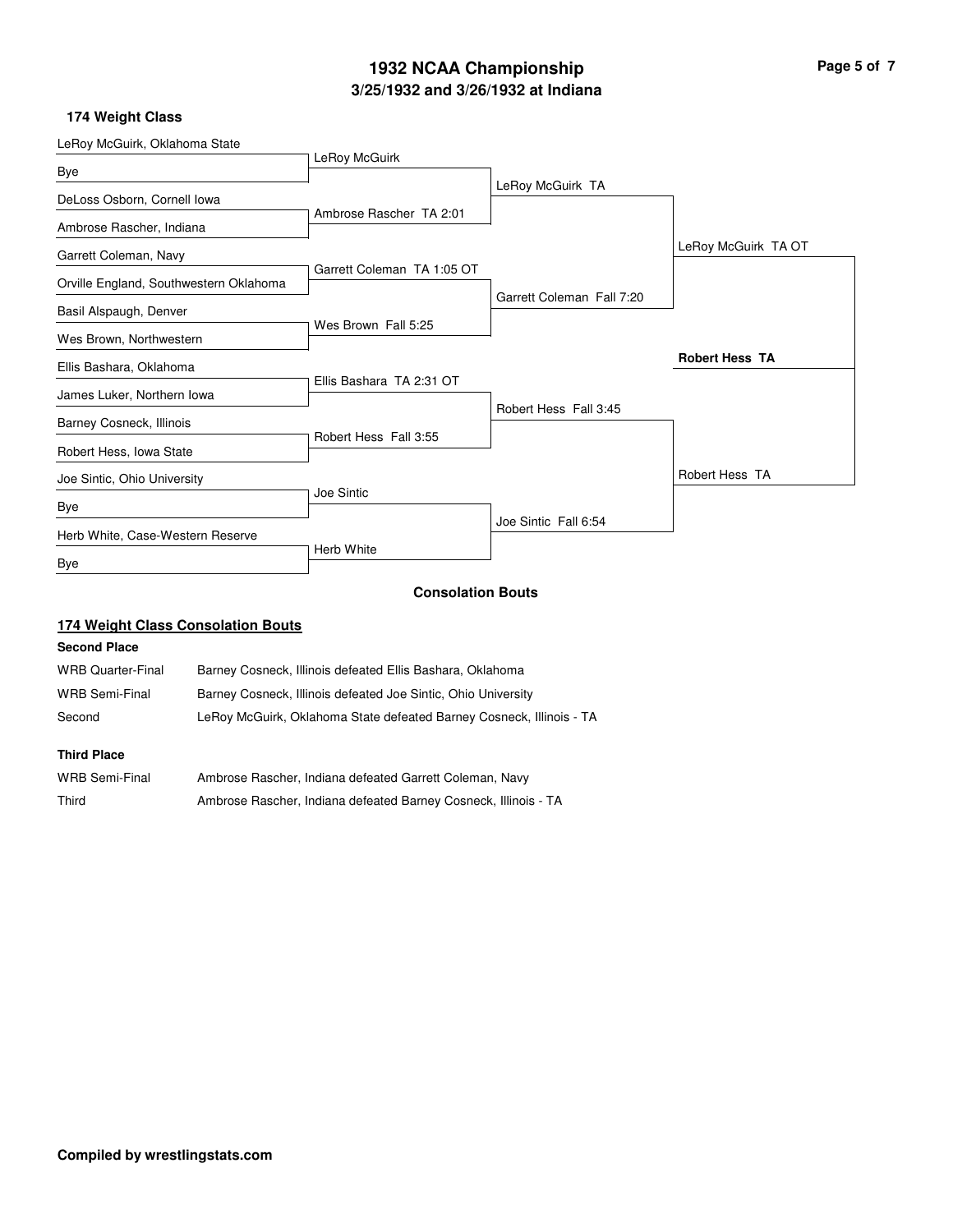# **3/25/1932 and 3/26/1932 at Indiana 1932 NCAA Championship Page 6 of 7**

## **191 Weight Class**

| Kermit Blosser, Ohio University     |                       |                          |                          |
|-------------------------------------|-----------------------|--------------------------|--------------------------|
|                                     | Kermit Blosser        |                          |                          |
| Bye                                 |                       | Kermit Blosser TA        |                          |
| Lloyd Manley, Oklahoma              |                       |                          |                          |
| Bye                                 | Lloyd Manley          |                          |                          |
| Gordon Reavely, Michigan State      |                       |                          | Kermit Blosser Fall 9:30 |
| Bye                                 | Gordon Reavely        |                          |                          |
|                                     |                       | Cliff Stoddard TA        |                          |
| Cliff Stoddard, Michigan            | <b>Cliff Stoddard</b> |                          |                          |
| Bye                                 |                       |                          |                          |
| Robert Jones, Indiana               |                       |                          | Kermit Blosser Fall 7:56 |
|                                     | Robert Jones          |                          |                          |
| Bye                                 |                       | Ralph Teague Fall 3:02   |                          |
| Ralph Teague, Southwestern Oklahoma |                       |                          |                          |
| Bye                                 | Ralph Teague          |                          |                          |
| Leland Mechem, Iowa State           |                       |                          | Ralph Teague Fall 9:48   |
| Bye                                 | <b>Leland Mechem</b>  |                          |                          |
| Bye                                 |                       | <b>Leland Mechem</b>     |                          |
| Bye                                 | Bye                   |                          |                          |
|                                     |                       | <b>Consolation Bouts</b> |                          |

## **191 Weight Class Consolation Bouts**

### **Second Place**

| WRB Semi-Final | Cliff Stoddard, Michigan defeated Lloyd Manley, Oklahoma                   |
|----------------|----------------------------------------------------------------------------|
| Third          | Ralph Teague, Southwestern Oklahoma defeated Cliff Stoddard, Michigan - TA |

#### **Third Place**

| WRB Semi-Final | Robert Jones, Indiana defeated Leland Mechem, Iowa State          |
|----------------|-------------------------------------------------------------------|
| Third          | Robert Jones, Indiana defeated Cliff Stoddard, Michigan - Med FFT |